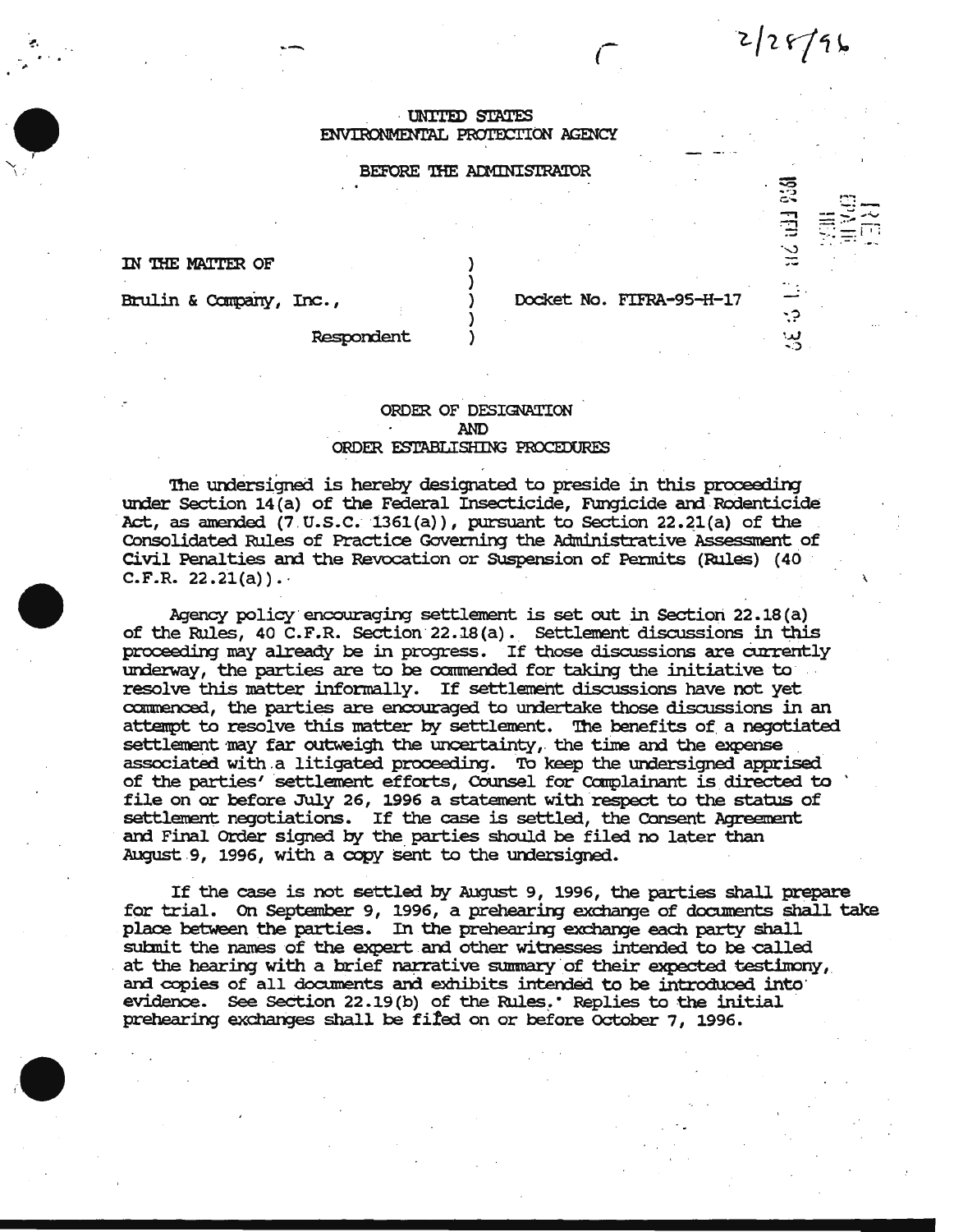Failure of the Complainant to meet the deadline for the initial prehearing exchange may result in a dismissal of the case for failure to prosecute or, in the case of Respondent's failure, the waiver of its right to present direct evidence at the hearing.

In light of the period of time this matter has been pending, I expect both parties to meet the deadlines set by this order. A further extension of time will not be granted absent a showing of good cause. The desire to continue settlement discussions or an averment that a settlement in principle has been reached will not constitute good cause. Of course, the parties, if they choose, may continue their discussions after the service of the prehearing exchange.

If the case is not settled, the undersigned may designate another Administrative Law Judge to preside in this proceeding. The abovedescribed prehearing exchange shall be subject to such further supplemental requirements as the Presiding Administrative Law Judge may direct at a subsequent date.

<u>Some words of caution to the parties-every motion filed in this proceed-</u> ing must be served in sufficient time to permit a response by opposing counsel and to permit the issuance of an order before the deadlines set by this order or any subsequent order. EPA rule 22.16(b), 40 C.F.R. Section 22.16(b) allows a ten-day response period for answers to motions. Rule 22.07(c), 40 C.F.R. Section 22.07(c), further provides that where a pleading or document is served by mail, an additional five days is added to the ten-day period.

Counsel are encouraged to obtain the consent of opposing counsel when seeking an extension and so indicate in the moving papers. However, the concurrence of opposing counsel does not assure favorable action on the parties' request.

The original of all pleadings, statement and documents (with any attachments) required or permitted to be filed in this order shall be sent to the Regional Hearing Clerk and copies (with any attachments) shall be sent to the <u>undersigned or such other Administrative Law Judge as may be assigned.</u>

If a settlement is reached, counsel for the Complainant shall send a copy of the ratified Consent Agreement and Final Order to the Presiding Judge.

Jon G. Lotis Chief Administrative Law Judge

Dated: February 28, 1996

Washington, D. C.